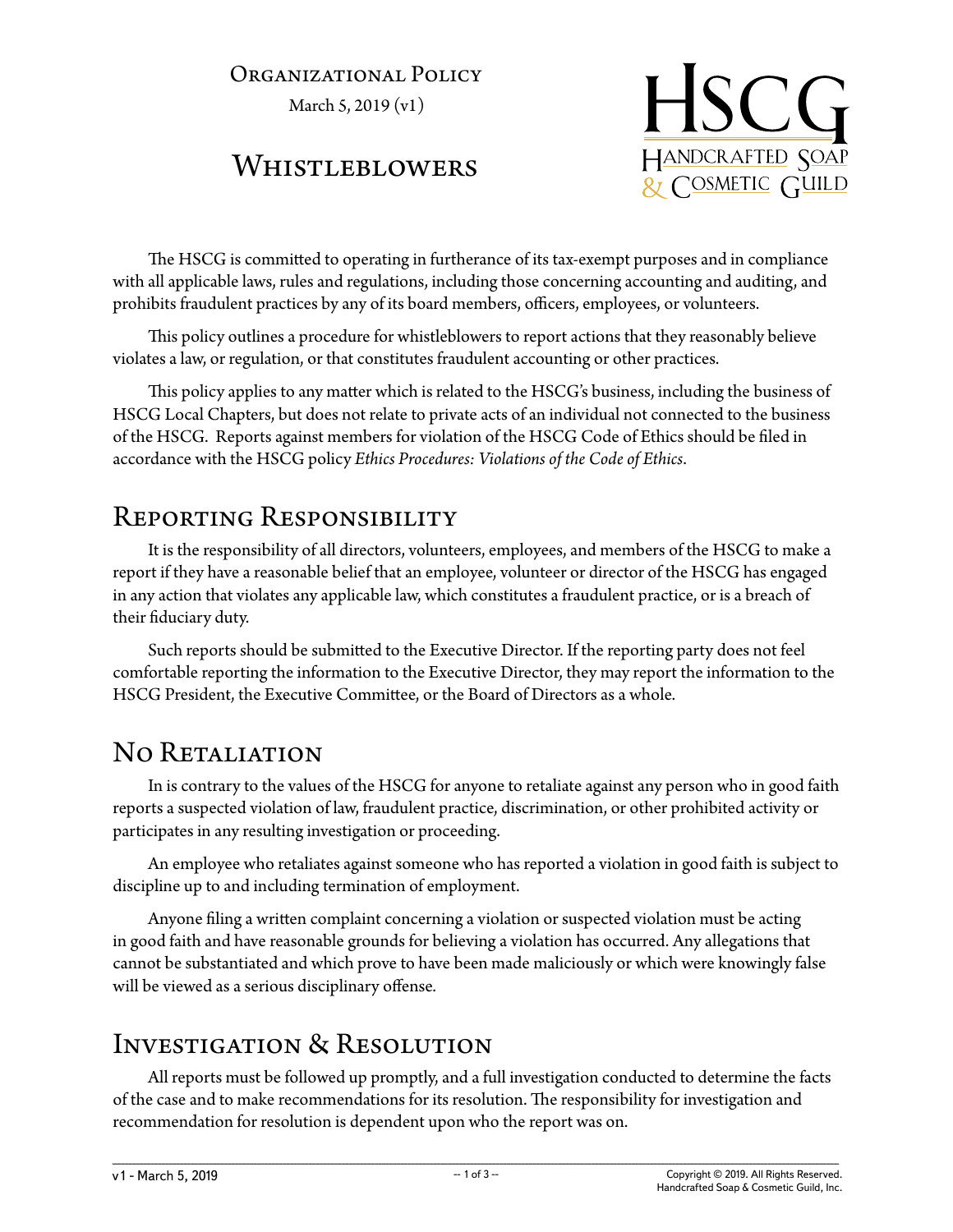### **EMPLOYEES**

Allegations against employees are investigated by the Executive Director. Disciplinary action may be taken in accordance with the Employee Handbook.

## **VOLUNTEERS**

Allegations against volunteers, including Local Chapter volunteers or Local Chapter Board Members, are investigated by the Executive Director. Termination of the volunteer's services may be implemented by the Executive Director. If any additional disciplinary or legal action is recommended, it must be approved by the Board before being implemented.

# Local Chapters

Allegations against Local Chapter volunteers or Local Chapter Board Members are investigated by the Executive Director. The Executive Director must notify the Board of Directors of the allegations, and upon completion of the investigation must submit a report with recommendations. If any disciplinary or legal action is recommended, it must be approved by the Board before being implemented.

## EXECUTIVE DIRECTOR

Allegations against the Executive Director are investigated by the Executive Committee. Any such investigations should be done in an executive session. The Executive Committee must notify the Board of Directors of the allegations, and upon completion of the investigation must submit a report with recommendations. If any additional disciplinary or legal action is recommended, it must be approved by the Board before being implemented.

## Board Members

Allegations against individual Board Members are investigated by the Board of Directors. The Board member whose actions are being investigated must recuse themself from the investigation and from the discussion of or vote on any motions concerning the investigation or resultant disciplinary or legal action. Any such investigations by the Board should be done in an executive session.

Where the allegation concerns all, or a majority, of the Board Members, investigation of the allegations should be carried out by the the remaining Board Members and the Ethics Committee. If the investigation finds that disciplinary or legal action is warranted, the matter must be put before the membership at a regular or special meeting held in accordance with the HSCG Bylaws.

## Delegation / Use of Professionals

Where the Executive Director, Ethics Committee, or Board of Directors are charged with the investigation of an allegation, they may delegate the task of the investigation to a person, committee or outside hired agency as they deem appropriate.

Investigation of legal or financial irregularities may warrant hiring a professional to assist in the investigation, in which case the HSCG shall cover the cost of such consultation.